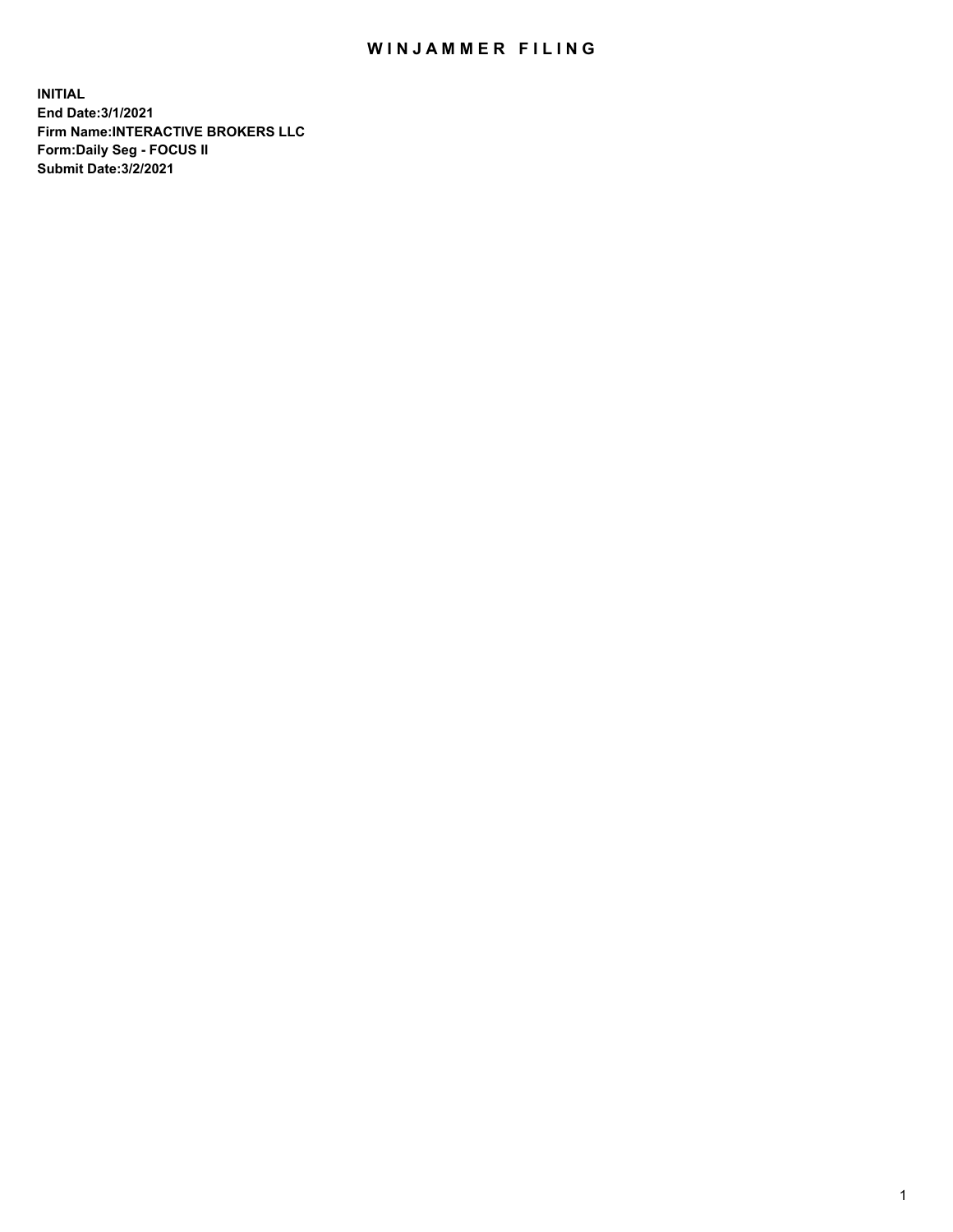**INITIAL End Date:3/1/2021 Firm Name:INTERACTIVE BROKERS LLC Form:Daily Seg - FOCUS II Submit Date:3/2/2021 Daily Segregation - Cover Page**

| Name of Company                                                                                                                                                                                                                                                                                                                | <b>INTERACTIVE BROKERS LLC</b>                                                                  |
|--------------------------------------------------------------------------------------------------------------------------------------------------------------------------------------------------------------------------------------------------------------------------------------------------------------------------------|-------------------------------------------------------------------------------------------------|
| <b>Contact Name</b>                                                                                                                                                                                                                                                                                                            | <b>James Menicucci</b>                                                                          |
| <b>Contact Phone Number</b>                                                                                                                                                                                                                                                                                                    | 203-618-8085                                                                                    |
| <b>Contact Email Address</b>                                                                                                                                                                                                                                                                                                   | jmenicucci@interactivebrokers.c<br>om                                                           |
| FCM's Customer Segregated Funds Residual Interest Target (choose one):<br>a. Minimum dollar amount: ; or<br>b. Minimum percentage of customer segregated funds required:% ; or<br>c. Dollar amount range between: and; or<br>d. Percentage range of customer segregated funds required between:% and%.                         | $\overline{\mathbf{0}}$<br>$\overline{\mathbf{0}}$<br>155,000,000 245,000,000<br>0 <sub>0</sub> |
| FCM's Customer Secured Amount Funds Residual Interest Target (choose one):<br>a. Minimum dollar amount: ; or<br>b. Minimum percentage of customer secured funds required:%; or<br>c. Dollar amount range between: and; or<br>d. Percentage range of customer secured funds required between:% and%.                            | $\overline{\mathbf{0}}$<br>$\overline{\mathbf{0}}$<br>80,000,000 120,000,000<br>0 <sub>0</sub>  |
| FCM's Cleared Swaps Customer Collateral Residual Interest Target (choose one):<br>a. Minimum dollar amount: ; or<br>b. Minimum percentage of cleared swaps customer collateral required:% ; or<br>c. Dollar amount range between: and; or<br>d. Percentage range of cleared swaps customer collateral required between:% and%. | $\frac{0}{0}$<br>0 <sub>0</sub><br>0 <sub>0</sub>                                               |

Attach supporting documents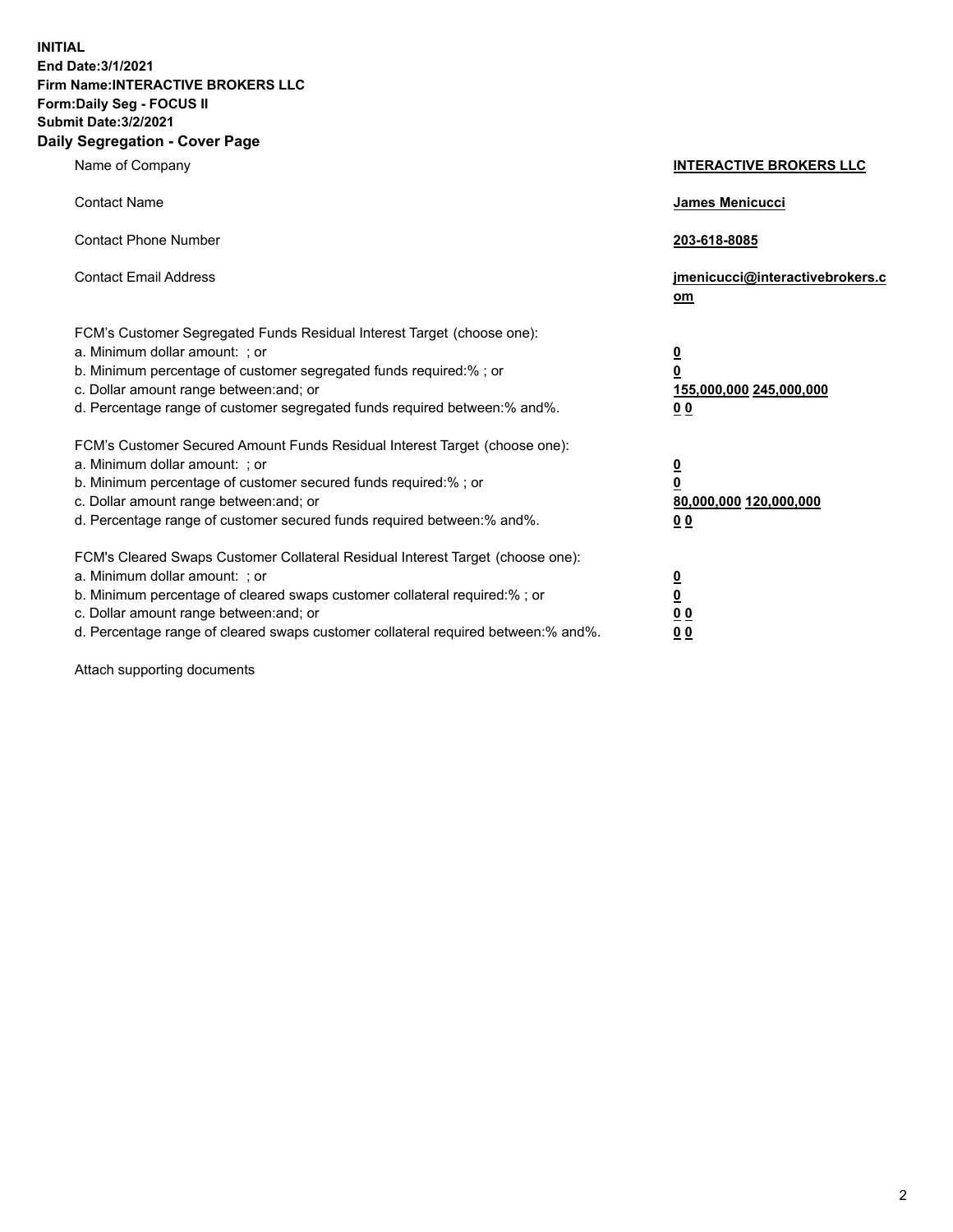## **INITIAL End Date:3/1/2021 Firm Name:INTERACTIVE BROKERS LLC Form:Daily Seg - FOCUS II Submit Date:3/2/2021 Daily Segregation - Secured Amounts**

|                | Dany Ocgregation - Occarea Anioants                                                                        |                                        |
|----------------|------------------------------------------------------------------------------------------------------------|----------------------------------------|
|                | Foreign Futures and Foreign Options Secured Amounts                                                        |                                        |
|                | Amount required to be set aside pursuant to law, rule or regulation of a foreign                           | $0$ [7305]                             |
|                | government or a rule of a self-regulatory organization authorized thereunder                               |                                        |
| 1.             | Net ledger balance - Foreign Futures and Foreign Option Trading - All Customers                            |                                        |
|                | A. Cash                                                                                                    | 498,262,487 [7315]                     |
|                | B. Securities (at market)                                                                                  | $0$ [7317]                             |
| 2.             | Net unrealized profit (loss) in open futures contracts traded on a foreign board of trade                  | 2,013,231 [7325]                       |
| 3.             | Exchange traded options                                                                                    |                                        |
|                | a. Market value of open option contracts purchased on a foreign board of trade                             | 112,853 [7335]                         |
|                | b. Market value of open contracts granted (sold) on a foreign board of trade                               | -9,844 [7337]                          |
| 4.             | Net equity (deficit) (add lines 1. 2. and 3.)                                                              | 500,378,727 [7345]                     |
| 5.             | Account liquidating to a deficit and account with a debit balances - gross amount                          | 16,598 [7351]                          |
|                | Less: amount offset by customer owned securities                                                           | 0 [7352] 16,598 [7354]                 |
| 6.             | Amount required to be set aside as the secured amount - Net Liquidating Equity                             | 500,395,325 [7355]                     |
|                | Method (add lines 4 and 5)                                                                                 |                                        |
| 7.             | Greater of amount required to be set aside pursuant to foreign jurisdiction (above) or line                | 500,395,325 [7360]                     |
|                | 6.                                                                                                         |                                        |
|                | FUNDS DEPOSITED IN SEPARATE REGULATION 30.7 ACCOUNTS                                                       |                                        |
| $\mathbf{1}$ . | Cash in banks                                                                                              |                                        |
|                | A. Banks located in the United States                                                                      | 45,430,579 [7500]                      |
|                | B. Other banks qualified under Regulation 30.7                                                             | 0 [7520] 45,430,579 [7530]             |
| 2.             | Securities                                                                                                 |                                        |
|                | A. In safekeeping with banks located in the United States                                                  | 324,998,250 [7540]                     |
|                | B. In safekeeping with other banks qualified under Regulation 30.7                                         | 0 [7560] 324,998,250 [7570]            |
| 3.             | Equities with registered futures commission merchants                                                      |                                        |
|                | A. Cash                                                                                                    | $0$ [7580]                             |
|                | <b>B.</b> Securities                                                                                       | $0$ [7590]                             |
|                | C. Unrealized gain (loss) on open futures contracts                                                        | $0$ [7600]                             |
|                | D. Value of long option contracts                                                                          | $0$ [7610]                             |
|                | E. Value of short option contracts                                                                         | 0 [7615] 0 [7620]                      |
| 4.             | Amounts held by clearing organizations of foreign boards of trade                                          |                                        |
|                | A. Cash                                                                                                    | $0$ [7640]                             |
|                | <b>B.</b> Securities                                                                                       | $0$ [7650]                             |
|                | C. Amount due to (from) clearing organization - daily variation                                            | $0$ [7660]                             |
|                | D. Value of long option contracts                                                                          | $0$ [7670]                             |
|                | E. Value of short option contracts                                                                         | 0 [7675] 0 [7680]                      |
| 5.             | Amounts held by members of foreign boards of trade                                                         |                                        |
|                | A. Cash                                                                                                    | 276,913,757 [7700]                     |
|                | <b>B.</b> Securities                                                                                       | $0$ [7710]                             |
|                | C. Unrealized gain (loss) on open futures contracts                                                        | -14,267,704 [7720]                     |
|                | D. Value of long option contracts                                                                          | 112,853 [7730]                         |
|                | E. Value of short option contracts                                                                         | -9,844 [7735] 262,749,062 [7740]       |
| 6.<br>7.       | Amounts with other depositories designated by a foreign board of trade                                     | 0 [7760]                               |
| 8.             | Segregated funds on hand                                                                                   | $0$ [7765]                             |
| 9.             | Total funds in separate section 30.7 accounts                                                              | 633,177,891 [7770]                     |
|                | Excess (deficiency) Set Aside for Secured Amount (subtract line 7 Secured Statement<br>Page 1 from Line 8) | 132,782,566 [7380]                     |
| 10.            | Management Target Amount for Excess funds in separate section 30.7 accounts                                |                                        |
| 11.            | Excess (deficiency) funds in separate 30.7 accounts over (under) Management Target                         | 80,000,000 [7780]<br>52,782,566 [7785] |
|                |                                                                                                            |                                        |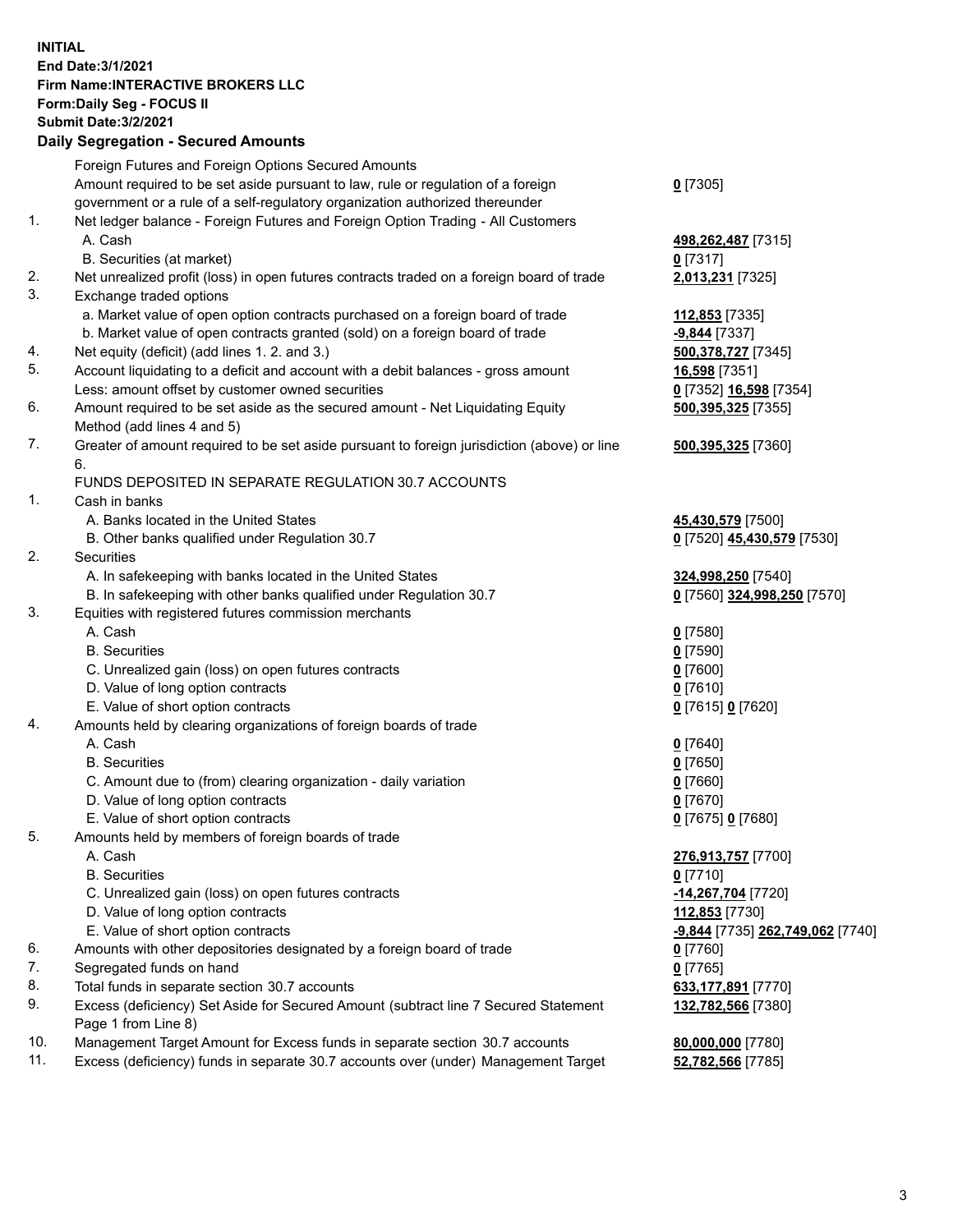**INITIAL End Date:3/1/2021 Firm Name:INTERACTIVE BROKERS LLC Form:Daily Seg - FOCUS II Submit Date:3/2/2021 Daily Segregation - Segregation Statement** SEGREGATION REQUIREMENTS(Section 4d(2) of the CEAct) 1. Net ledger balance A. Cash **6,329,451,079** [7010] B. Securities (at market) **0** [7020] 2. Net unrealized profit (loss) in open futures contracts traded on a contract market **154,144,639** [7030] 3. Exchange traded options A. Add market value of open option contracts purchased on a contract market **297,157,600** [7032] B. Deduct market value of open option contracts granted (sold) on a contract market **-242,695,772** [7033] 4. Net equity (deficit) (add lines 1, 2 and 3) **6,538,057,546** [7040] 5. Accounts liquidating to a deficit and accounts with debit balances - gross amount **3,190,709** [7045] Less: amount offset by customer securities **0** [7047] **3,190,709** [7050] 6. Amount required to be segregated (add lines 4 and 5) **6,541,248,255** [7060] FUNDS IN SEGREGATED ACCOUNTS 7. Deposited in segregated funds bank accounts A. Cash **2,408,255,778** [7070] B. Securities representing investments of customers' funds (at market) **1,895,979,040** [7080] C. Securities held for particular customers or option customers in lieu of cash (at market) **0** [7090] 8. Margins on deposit with derivatives clearing organizations of contract markets A. Cash **502,274,786** [7100] B. Securities representing investments of customers' funds (at market) **1,917,552,827** [7110] C. Securities held for particular customers or option customers in lieu of cash (at market) **0** [7120] 9. Net settlement from (to) derivatives clearing organizations of contract markets **-17,904,987** [7130] 10. Exchange traded options A. Value of open long option contracts **296,690,500** [7132] B. Value of open short option contracts **-242,539,555** [7133] 11. Net equities with other FCMs A. Net liquidating equity **0** [7140] B. Securities representing investments of customers' funds (at market) **0** [7160] C. Securities held for particular customers or option customers in lieu of cash (at market) **0** [7170] 12. Segregated funds on hand **0** [7150] 13. Total amount in segregation (add lines 7 through 12) **6,760,308,389** [7180] 14. Excess (deficiency) funds in segregation (subtract line 6 from line 13) **219,060,134** [7190] 15. Management Target Amount for Excess funds in segregation **155,000,000** [7194] 16. Excess (deficiency) funds in segregation over (under) Management Target Amount **64,060,134** [7198]

Excess